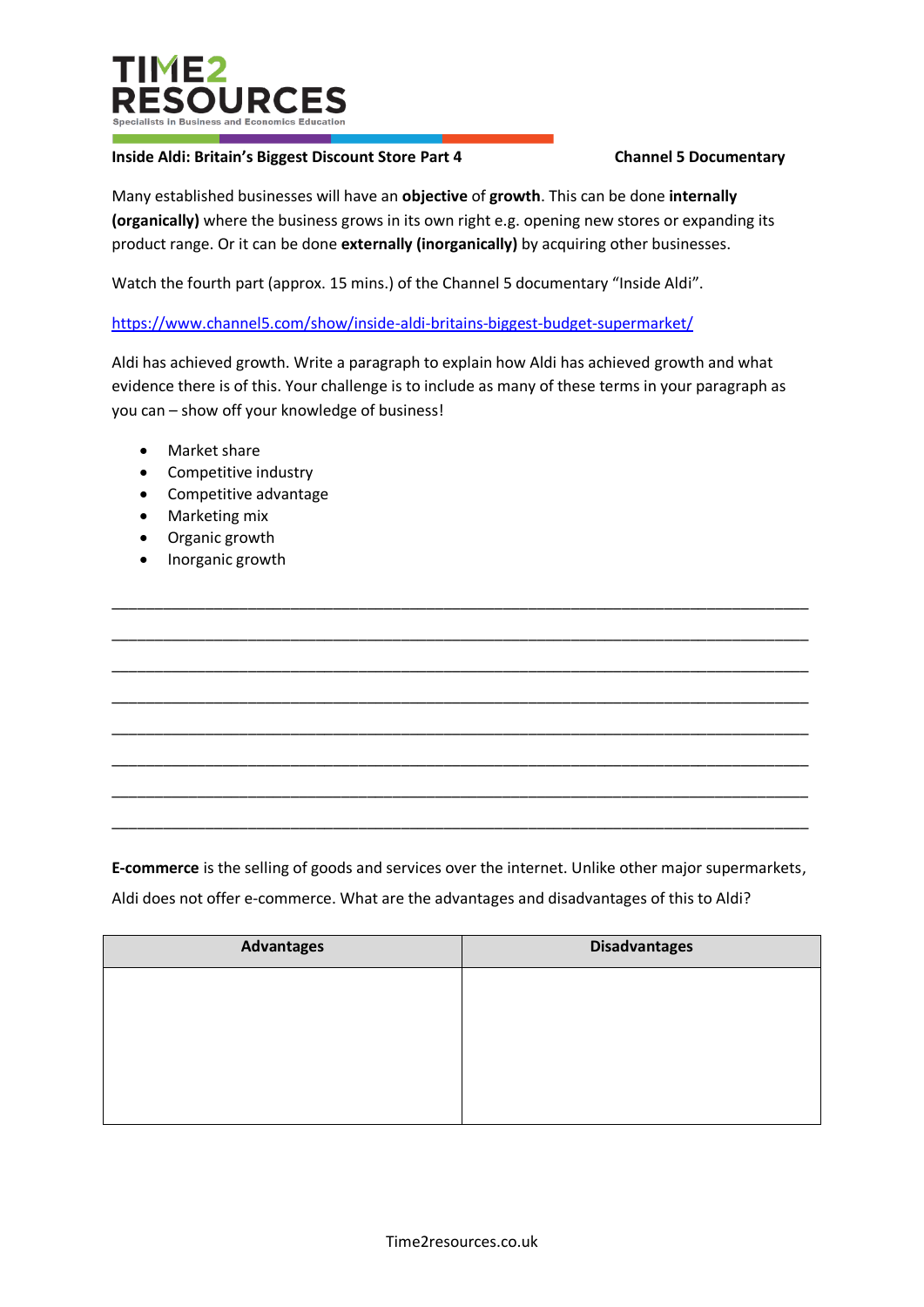

**SWOT analysis** looks at the internal strengths and weaknesses and external opportunities and threats to a business. One threat is that of new entrants to the market. Tesco opened Jacks and Amazon has entered the grocery market. Should Aldi be worried. Mark your response on the spectrum below.



Corporate social responsibility (CSR) is a business' willingness to accept its ethical obligations to all of its stakeholders.

The ability to carry out independent research and read around your subject are important skills in all subjects in the sixth form and beyond.

Carry out some research into the Oxfam study [https://www.oxfam.org/en/take](https://www.oxfam.org/en/take-action/campaigns/end-suffering-behind-your-food/supermarkets-scorecard)[action/campaigns/end-suffering-behind-your-food/supermarkets-scorecard](https://www.oxfam.org/en/take-action/campaigns/end-suffering-behind-your-food/supermarkets-scorecard)

Look at Aldi's commitments to corporate responsibility [https://www.aldi.co.uk/corporate](https://www.aldi.co.uk/corporate-responsibility)[responsibility](https://www.aldi.co.uk/corporate-responsibility)

How would you rate Aldi's CSR? Justify your answer.